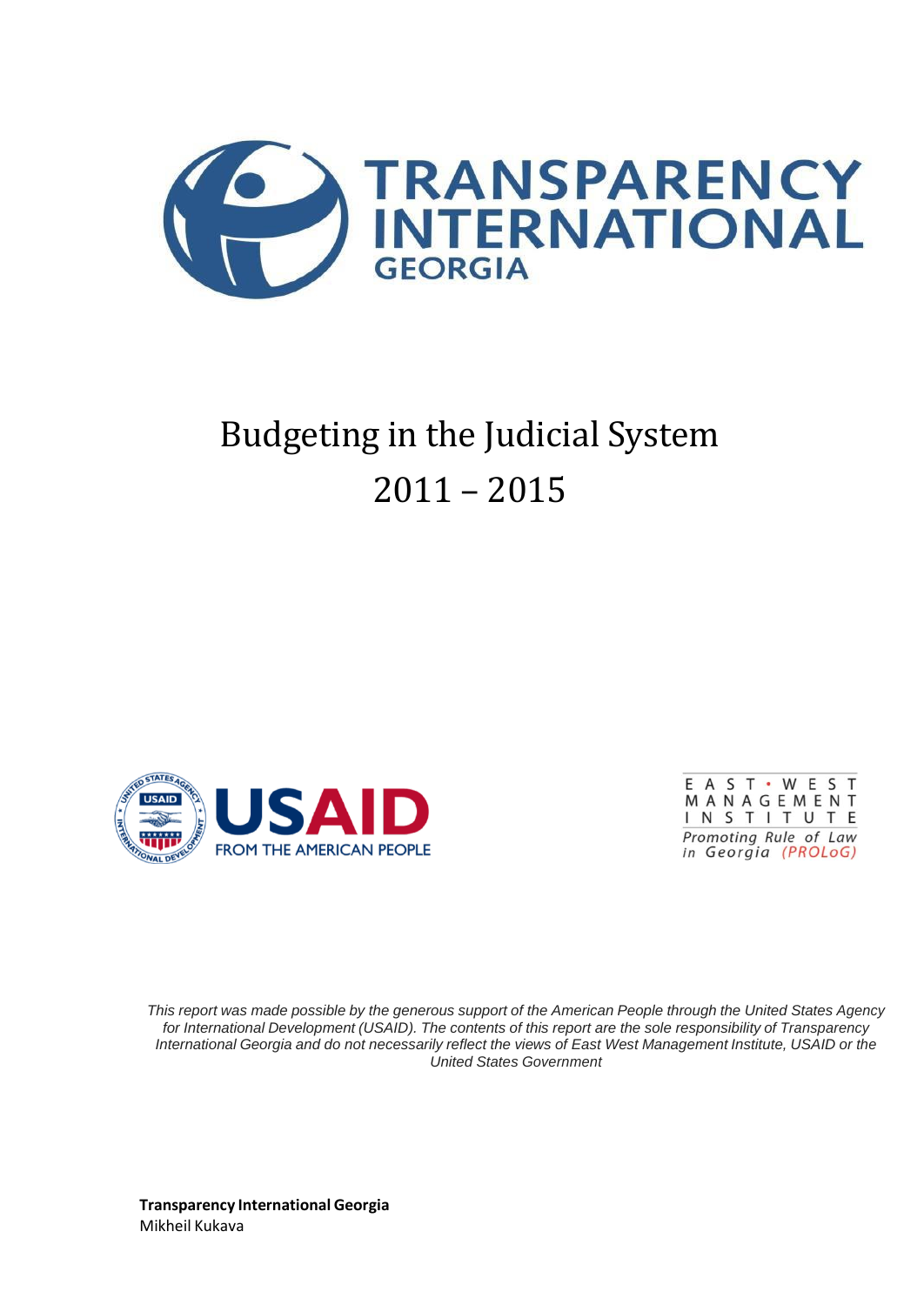#### **Overview**

This report aims to improve budget planning in the Georgian judicial system, which, we believe, will help advance the system. Although the High Council of Justice (HCoJ), the Department of Common Courts and the High School of Justice (HSoJ) are all responsible for running the system, this report's focus is on the process of budgeting at the High Council of Justice and the Department of Common Courts, the two agencies responsible for the development of the judicial system.

The High Council of Justice (HCoJ) of Georgia plays a crucial role in the administration of the judicial system. It is responsible for providing guarantees for independence, effectiveness, quality assurance as well as the overall advancement of the judicial system. Creating necessary conditions for independence of the judiciary, the overall advancement as well as an effective administration of justice is impossible without a results-oriented budgeting.

Apart from this, because better qualifications of judges is a pre-requisite for the advancement of the judicial system, we also look at problems with budgeting at the High School of Justice, which is independent, the HCoJ having no legal role/responsibilities with respect to the School, including budgeting or any other matters, while the Department of Common Courts<sup>1</sup> is subject to the state control by the HCoJ. The HCoJ oversees spending by the DoCC as well as provides assurance that its activities are efficient, rational and in compliance with law. Therefore, the recommendations in this report are addressed to the HCoJ, the DoCC and the HSoJ.

This report examines:

- **1.** how a sound budget planning can promote effective functioning of the High Council of Justice (HCoJ), the Department of Common Courts (DoCC) and the High School of Justice (HSoJ), including efficiency in their spending and transparency as well as accountability of the three institutions;
- **2.** gaps in the budget planning by the HCoJ, the DoCC and the HSoJ as well as the overall budget planning and efficiency;
- **3.** challenges of the budget planning: 2011-2015 budgets of the common courts, their fund requests<sup>2</sup>, budget arrangement as detailed by the applicable legislation (the Law on General Courts) and internal regulations of the judicial system (HCoJ regulations, the DoCC regulations) and their implications for a sound budget planning.

This report uses concrete examples to illustrate how inadequate budget planning prevents the judicial system from improving. We present our recommendations to the High Council of Justice, the Department of Common Courts and the High School of Justice on:

- $\checkmark$  putting results-oriented budgeting in place as well as improving their overall budget planning,
- ✓ Institutionalizing bottom-up budget planning;
- $\checkmark$  delineating budget responsibilities of the HCoJ, the Department of Common Courts and the High School of Justice;

<sup>&</sup>lt;sup>1</sup> Regulations of the Department of Common Courts, Article 17

 $^2$  Budget spenders use single electronic budget planner to plan their budgets and request funding for their programs from the MoF.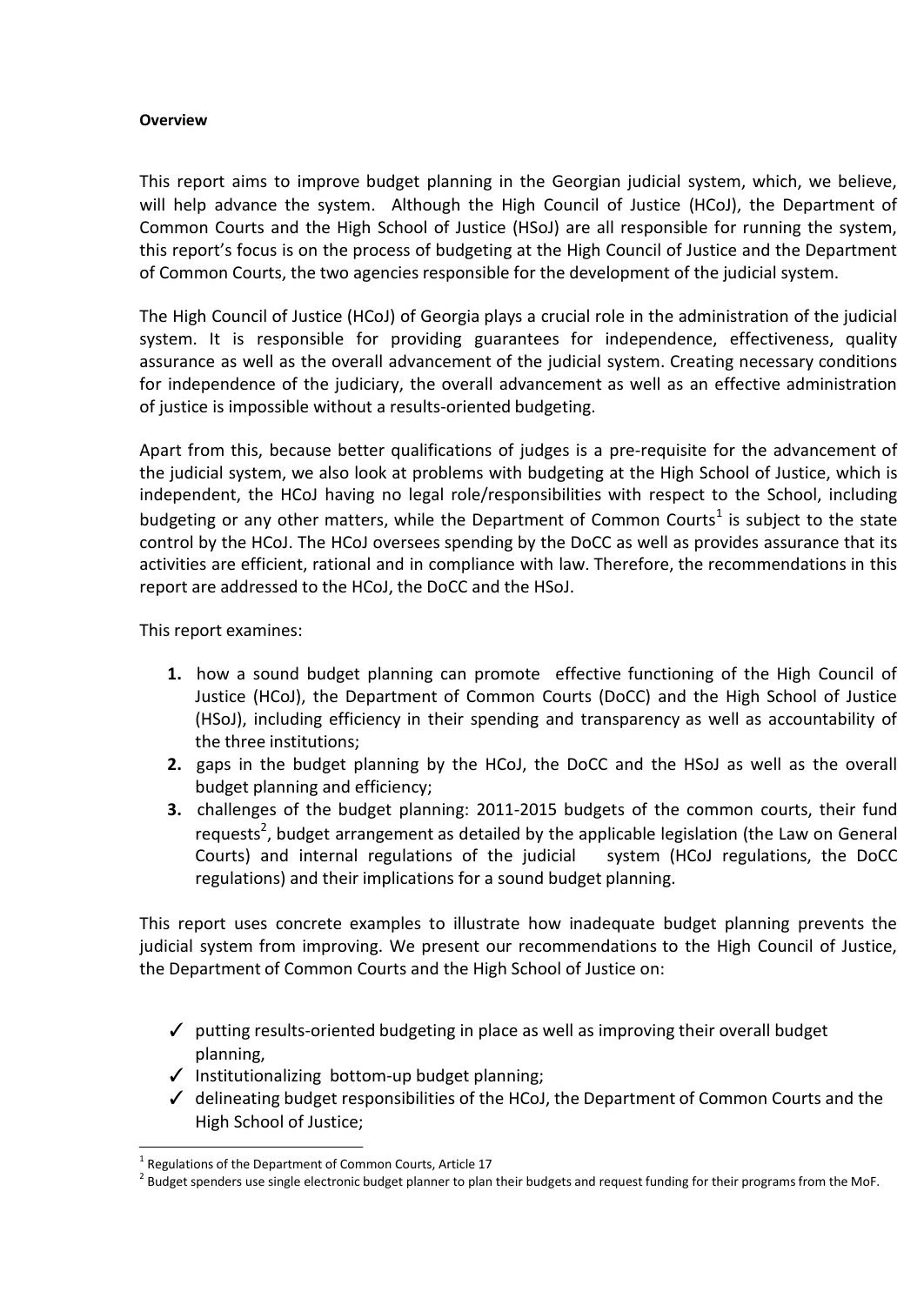- $\sqrt{ }$  modifying budget planning tools and provide necessary training;
- $\checkmark$  creating a system of public internal financial control (PIFC) in the High Council of Justice, the Department of Common Courts and the High School of Justice by putting the Financial Management and Control (FMC) as well as internal audit in place ;
- $\checkmark$  costings of inputs against outputs/outcomes well in advance in their programs
- $\checkmark$  segregating duties in the finance departments of the HCoJ, the DoCC and the HSoJ to ensure that the funds are used for intended purpose as well as reduce other risks.

# **2. Problems**

Examination of budget planning and spending by the High Council of Justice, the Department of Common Courts and the HSoJ revealed the following issues:

**2.1. Centralized (top-down) budget planning in courts:** Centralized (top-down) budget planning means that the general courts' budgets are drafted by the Department of Common Courts. Budget spenders, including the HCoJ, DoCC and the HCoJ use an electronic budget planner to request funding for their programs from the Ministry of Finance (MoF).

The general courts should be able to prepare their own budget requests through electronic budget planner and submit them to the Department of Common Courts for review as the courts know best what their needs are. The department should then make any necessary changes to the requests after consulting the general courts and use them to prepare the overall budget. The alternative budget request form, which, according to the Department of Common Courts, courts are free to use, is completely inadequate for a sound planning. We believe that preparing budget proposals should be the responsibility of court managers. Centralized (top-down) planning means that budgets are decided by the Department of Common Courts, not courts themselves, which means that the department sets spending priorities for all the 26 courts in the country. The top-down approach to budgeting makes it impossible to rationalize the process.

**Neither the law nor internal regulations of the judicial system provide a detailed description of budgetary responsibilities of the HCoJ or the DoCC:** HCoJ's role, as it stands, is to submit draft budgets of the general courts and the DoCC to the government<sup>3</sup>. Per HCoJ regulations, the Council also coordinates administration of budgetary, technical and judicial matters. The Department of Common Courts is not obliged by law to prepare its own budget requests. Nor is the HCoJ obliged to review the department's budget request to ensure that it is results-oriented.

As noted earlier, as per Article 17 of the Regulations of the Department of Common Courts, the department is subject to public control by the High Council of Justice, which oversees the departmental spending as well as provides assurance that its activities comply with law, are rational and efficient<sup>4</sup>. The HCoJ may request materials or information necessary to exercise public control and may revoke or suspend any unlawful decisions of the department.

<sup>&</sup>lt;sup>3</sup> Pursuant to Article 9 (r) of its Regulations, the HCoJ submits to the Government of Georgia (GoG) a proposal for the portion of funding assigned to the general courts and the Department of Common Courts in the State Budget of Georgia.

<sup>&</sup>lt;sup>4</sup> Pursuant to Article 17 of the Regulations of the Department of Common Courts, upon approval of the HCoJ and according to legislation, the department may:

a) purchase and sell a property, use it as a collateral

b) take out a loan;

c) act as a guarantor;

d) determine the list of its employees and their payroll;

e) set limits on spending for employee incentives, and fuel and communication expenses;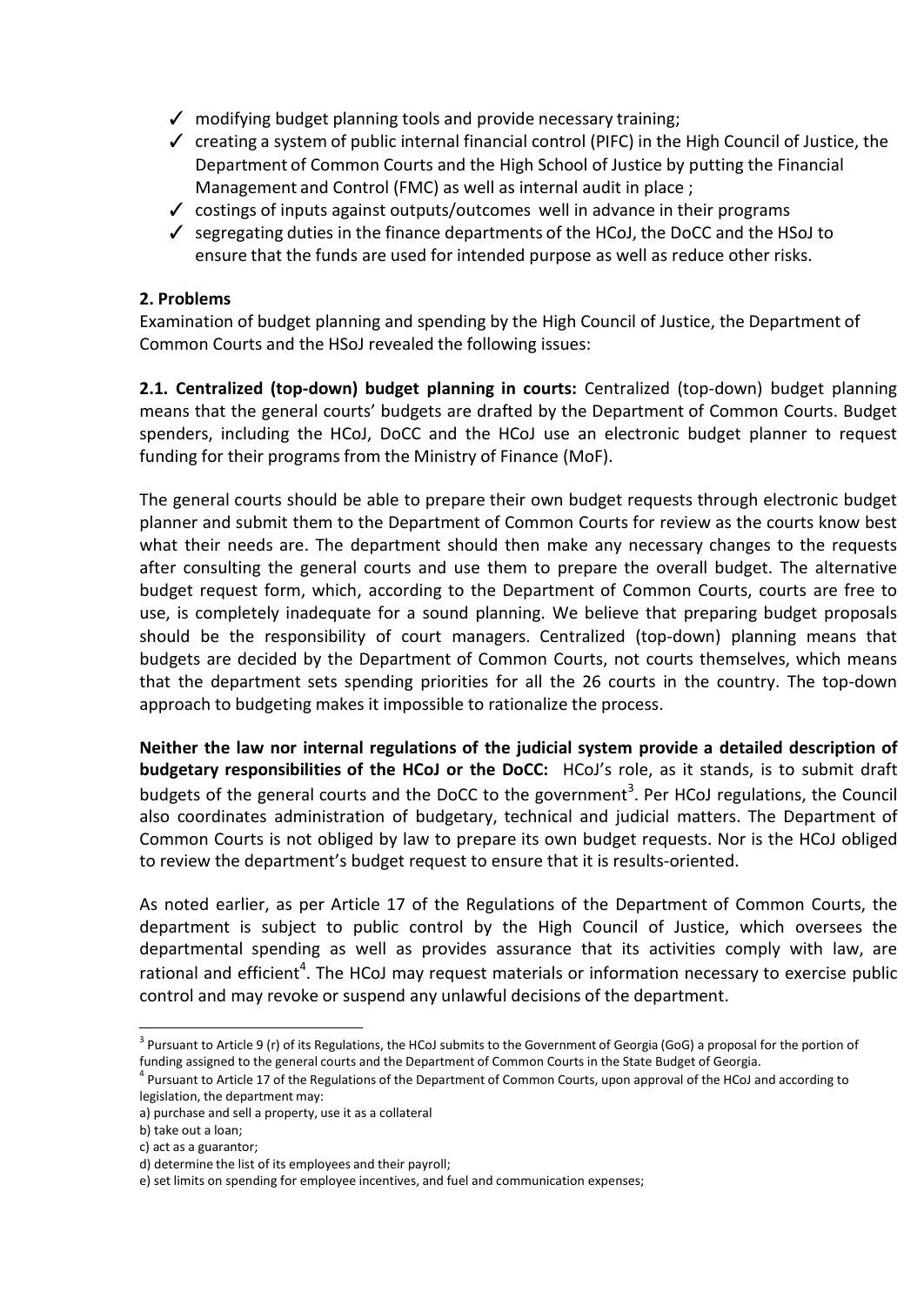As per Article 3 of the DoCC Regulations, the Department: (1) provides logistical support to the general courts; (2) designs budgetary policy for the general courts; (3) drafts its own as well as the general courts' budget through its Planning and Analysis Unit, structures the general courts' appropriation and authorizes their spending to support the general courts as well as their logistical needs; does proper planning of the logistical support for the general courts; preparation of quarterly and annual financial and statistical reports; helps put together public procurement plans; puts budgeting guidelines for general courts; keeps track of budget funds allocated to general courts, as prescribed by the applicable legislation.

As per Article 4 of the Regulations, the Department: (1) develops a proposal for the portion of funding assigned to common courts and the Department of Common Courts from the State Budget of Georgia, and submits the proposal to the HCoJ for review; (2) submits the report about the status of logistical support for General Courts, their spending and their budgetary principles to the HCoJ for review.

Article 3-4 of the DoCC Regulations clearly indicate that budgeting in the judicial system is centralized (top-down) both in practice and in legislation, which means that the general courts' budgets are drafted by the Department of Common Courts. If the general courts completed their own fund requests, the DoCC would not have to do the drafting for them or, by the same token, structure their appropriation.

Despite its responsibilities in connection with the Department of Common Courts discussed earlier, the HCoJ did not offer any significant comments or raise concerns during the review<sup>5</sup> of the Department's budget for 2015.

2.2. **HCoJ's Involvement in drafting budgets of the general courts and the HSoJ, and budget execution reporting:** Because the HCoJ is responsible for providing guarantees for independence, effectiveness, quality assurance and overall improvement of the judiciary, its involvement in the drafting and reviewing of budgets for the Department of Common Courts and the HSoJ in April-October - the busiest period on the budget calendar - is crucially important. Although the HSoJ is independent, the HCoJ having no legal role/responsibilities with respect to the HSoJ, including budgeting or any other matter, the HCoJ's involvement in the drafting and reviewing of the HSoJ budget is important because, as discussed earlier, qualifications of judges is a prerequisite for the overall improvement of the judicial system. Without participating in the drafting and reviewing of the DoCC and the HSoJ budgets, it is not clear how the HCoJ will be able to live up to its responsibility of creating necessary conditions for the independence of the judiciary, its improvement or effective administration of justice. We believe a results-oriented budgeting is impossible without the involvement.

The HCoJ's involvement in DoCC and the HSoJ budget execution reporting is equally important. The HCoJ needs to hold consultations about both budget drafting and execution. As illustrated below (Ch 2.7), in 2012-2014, both the Department of Common Courts and the High School of Justice had large underspent funds, which is indicative of shortcomings in their budget planning, e.g. the Department of Common Courts had over GEL 417,000 in underspent funds (about 1% of total

f) take any other actions with respect to property of the department, outside the scope of its normal activities.

<sup>&</sup>lt;sup>5</sup> No significant comments or concerns were raised during the meeting on October 31, 2014 either.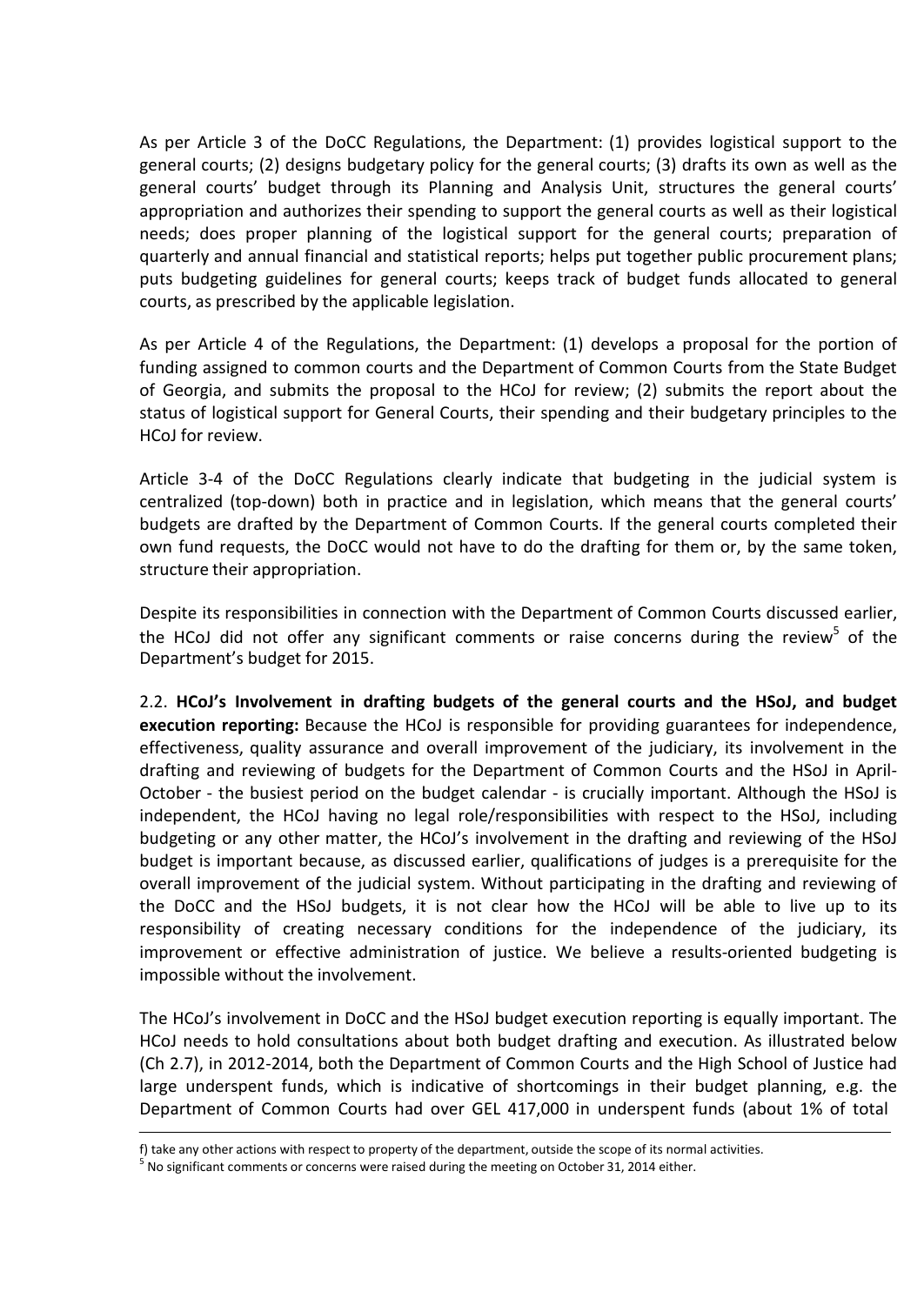appropriation) in 2014. Although 2014 saw a decrease in underspent funds compared to 2013, improved planning would have further reduced the underspent budget. Although there are a number of barriers to a sound budget planning in the judicial system, including the DoCC, which we address throughout this report, we should not overlook the fact that one of the considerable barriers to a sound budget planning is cash basis of recording (budgeting and budget execution) in the public sector. However, we do not examine how cash basis of recording<sup>6</sup> detracts from a sound budget planning in the judicial system as all public spenders are operating in this straitjacket.

The HCoJ did not offer any significant comments or raise concerns about the HSoJ's 2015 draft budget. Nor did the HCoJ look at the HSoJ's over-the-ceiling request of GEL 430,000. As noted earlier, the High Council of Justice has no legal role/responsibilities with respect to the School; nevertheless, its participation in drafting and reviewing the HSoJ's draft budget is important because qualifications of judges is a prerequisite for the improvement of the judicial system. Therefore, when the HSoJ is requesting a 30% increase in its previous year's funding, the HCoJ has to look at what prompted the hike. The HSoJ discussed the over-the-ceiling request with a deputy finance minister in a meeting not attended by the HCoJ.

Following the consultations with the MoF and without any input from the HCoJ, a decision was made to decline much of the over-the-ceiling request (GEL 330,000). During the year, however, the Department of Common Courts gave the HSoJ GEL 215,000.

**2.3. Lack of Public Internal Financial Control (PIFC) at the High Council of Justice, the Department of Common Courts and the High School of Justice:** internal audit as well as financial management and control are the two essential elements of the PIFC. The three institutions have no internal audit units (IAU) and there is no evidence to suggest that the system of financial management and control is functioning as the evidence has to be collected by IAU<sup>7</sup>. Thus the High Council of Justice, the Department of Common Courts and the High School of Justice all lack the PIFC system \e law on Public Internal Financial Control.

The International Institute of Internal Auditors (IIA) defines internal audit as "an independent, objective assurance and consulting activity designed to add value and improve an organization's operations. It helps an organization accomplish its objectives by bringing a systematic, disciplined approach to evaluate and improve the effectiveness of risk management, control, and governance processes." Based on the Law on Public Internal Financial Control, the system of Financial Management and Control (FMC) is set up by head of institution to improve financial management and decision-making for accomplishment of the goals of the institution, which ensures legal, transparent, economic, efficient and productive use of budget funds. ${}^{8}$ 

A well-functioning system of public internal financial control is a prerequisite for efficient and results-oriented public spending. Systems of internal audit and Financial Management and Control both have distinct functions, which means the two are not interchangeable. Public procurement, for instance, is the realm of Financial Management and Control (FMC). The situation in the judicial system is exacerbated by the fact that the PIFC system is entirely absent.

 $^6$  Under the cash basis of budgeting/budget execution, government's revenue is recognized when cash is received, while expense is recognized when cash is paid. Public sector accounting in Georgia, unlike budgeting/budget execution, is, done, largely, on an accrual basis.

<sup>&</sup>lt;sup>7</sup> The Law of Georgia on Public Internal Financial Control, Article18

 $^8$  Article 6 (1), Article 2 (f)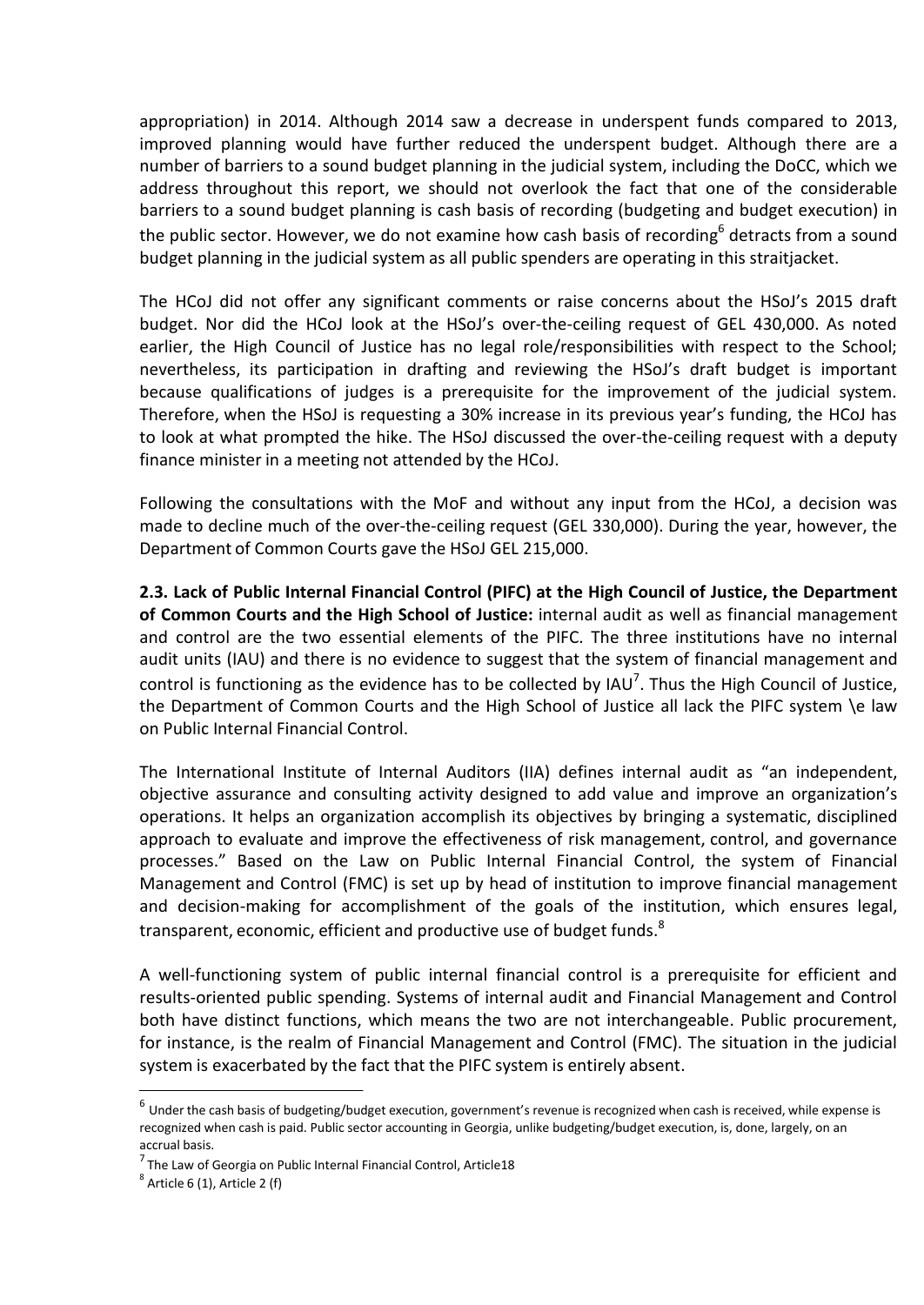The High Council of Justice is one of the major spending agencies. Its funding in 2015 is GEL 50 million. IAU of the Council will be instrumental in engaging the Council in drafting the following year's budget and budget consultations as well as in budget execution reporting. Both drafting of the budget and budget consultations involve a number of issues that the IAU needs to develop a right understanding of by monitoring activities of a public spender. Thus unless the HCoJ sets up an Internal Audit Unit, it will not be able to make a meaningful contribution to eiher drafting budgets and budget consultations.

The fact that the HCoJ, one of the largest public spenders, does not have an IAU means that it lacks one of the very important elements of the public internal financial control, which puts budget transparency and accountability at risk. Without the PIFC, spenders will not be able to guarantee security of financial and nonfinancial assets, risk assessment, use of control mechanisms and therefore, effectiveness, efficiency and accountability of budget spending.

Additionally, absence of IAU makes it impossible to set up a system of PIFC at the High Council of Justice, which is another crucial element of public internal financial control, as noted earlier. Internal audit function is critical for Financial Management and Control as it examines how effectively a system is functioning<sup>9</sup>.

**2.4. Failure to separate segregate financial responsibilities:** our analysis has revealed complete lack of segregation of duties at the High Council of Justice, the Department of Common Courts and the High School of Justice, which is one of the most serious challenges in budgeting in the judicial system. Segregation of duties is a key element of internal financial control as it prevents a single person from being responsible for both custody of assets and the recording function<sup>10</sup> (posting accounting entries; initiation and authorisation of transactions), which significantly increases the risk of fraud.

Concentration of these powers in a single person is associated with risks that may be neutralized by segregation of duties only. If a chief accountant is responsible both for recording transactions and authorizing withdrawals, it means that there are gaps in the internal control system; or when the person responsible for making payments is also responsible for approving contractor invoices and authorizing payments, there is a risk that payments will be made to a fictitious supplier of goods/services (for recommendations about segregation of duties in the judicial system, please refer to the Recommendations below). Proper segregation of duties will help reduce risks of fraud and misspending of funds caused by concentration of powers $^{11}$ .

<sup>&</sup>lt;sup>9</sup> By virtue of the law on Public Internal Financial Control (Article 18), goals of internal audit include: assessment of the manager's risk identification and risk management; assessment of adequacy and effectiveness of financial management and control system; monitoring of compliance of activities of the institution with Georgian legislation; development of recommendationsfor the purpose of increasing of economy, effectiveness and efficiency of activities of the institution; assessment of reliability, accuracy and completeness of financial and other information; assessment the adequacy of protection of the assets, other resources and information of the institution;

<sup>&</sup>lt;sup>10</sup> Making and authorizing bank transfers, for instance.

<sup>&</sup>lt;sup>11</sup> We suggest the following SoD:

 $\frac{36}{91}$  Admin officer prepares the cheques;

Program officer authorises cheques for payment (Authorisation). Head of Accounting/Administrative Department could also provide secondary authorisation for transfers higher than an established threshold;

**if** Finance officer makes the bank transfer (custody of assets) and posts the accounting entry and clearly marks the supporting docs as "paid" so as to avoid double payments in the future;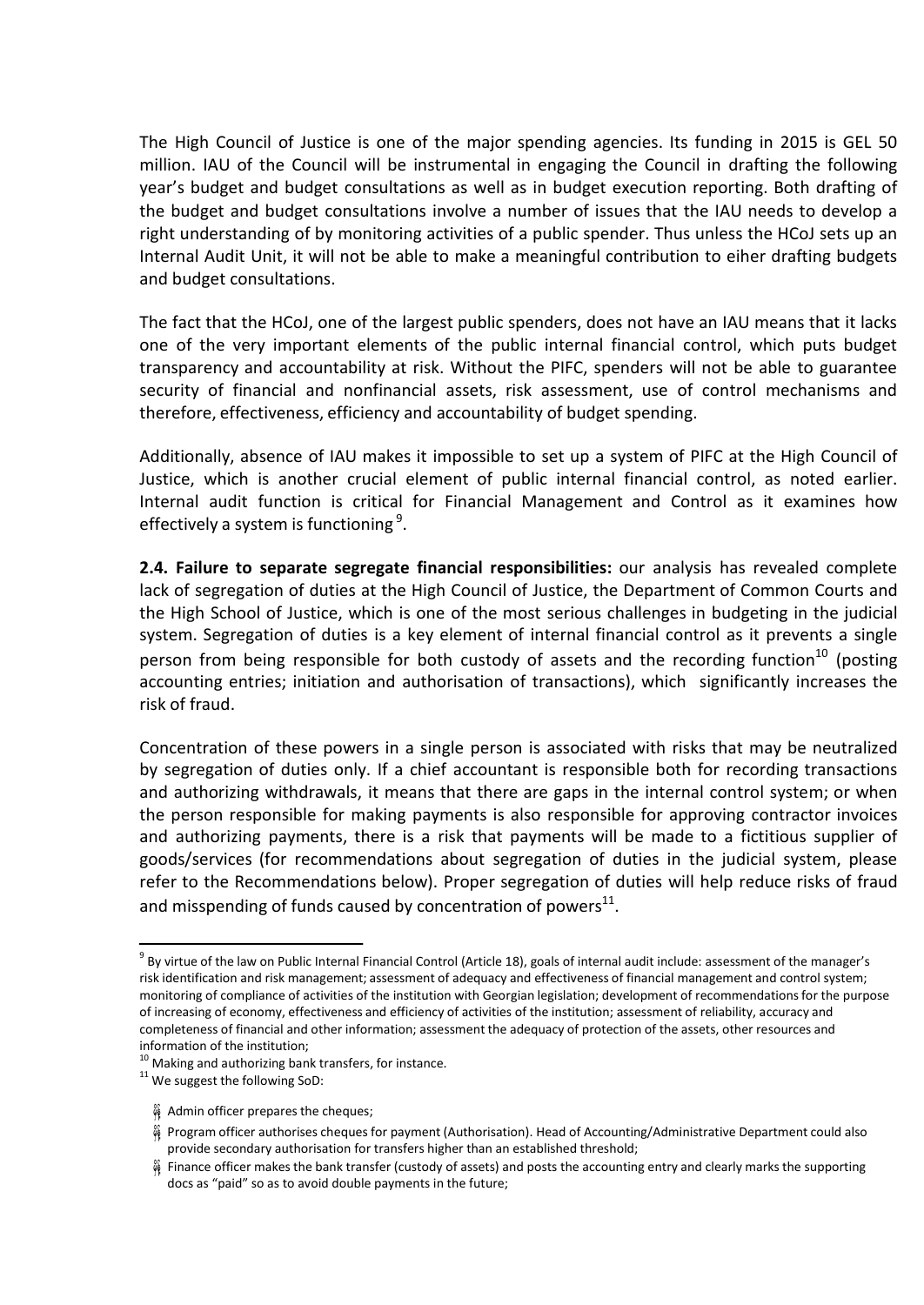**2.5. Planning expenditures:** our research has revealed that many HCoJ expenditures are not planned. This is one of the most serious gaps in the process of budget planning at the High Council of Justice. For instance, in 2012, following certain amendments made to the budget, the amount of procurement for vehicles increased 1500% (from GEL 50,000 to GEL 813,295) – a serious gap in budget planning.

#### **The HCoJ's budget proposal for 2011-2013 does not provide:**

- the number of vehicles worth GEL 1.682 million procured in 2011-2013, type of procurement or any justification;
- the number of vehicles to be procured, which agency are these for or why these are needed;
- a detailed breakdown of costs for other goods and services into sub-groups and line items (GEL 94,899.57 in 2012. Revised budget – GEL 39,000, budget in 2013 – GEL 39,000). The problem is that the fund request – i.e. the document the HCoJ uses to request funding from the Ministry of Finance, does not provide a detailed breakdown of costs; instead, individual line items are added later, in the process of spending.
- a detailed breakdown of line items in *increase in non-financial assets*<sup>12</sup> in 2011-2013 budgets (09 00):

| <b>Non-financial assets</b>  | 2011 (fact)      | 2012 (revised) | 2013 (planned) |
|------------------------------|------------------|----------------|----------------|
| Non-residential buildings    | 1,708,971.17 GEL | 3,427,700 GEL  | 519, 600 GEL   |
| <b>Computers</b>             | 226,764.7 GEL    | 343,700 GEL    | 312,000 GEL    |
| Cell phones                  | 2,384 GEL        | 2100 GEL       | 0 GEL          |
| Video and audio equipment    | 44,190 GEL       | 109,300 GEL    | 0 GEL          |
| <b>Furniture</b>             | 191,306 GEL      | 142,000 GEL    | 56,000 GEL     |
| Other machines/equipment and | 516,160.94 GEL   | 489,500 GEL    | 1,312,500 GEL  |
| inventory                    |                  |                |                |

Head of Accounting/Administrative Department reviews and approves bank reconciliations.

Admin officer, who, we believe, should be a completely independent party, should perform bank reconciliations on a regular basis;

<sup>&</sup>lt;sup>12</sup> Non-financial assets are divided into fixed assets, inventory, valuables and non-derivative assets. Fixed assets are assets with useful life greater than one year held for continued use in normal business operations, valued at GEL 500 or more. Inventory is goods held for sale, for use in operations or for future consumption. Valuables are derivative goods with significant value, purchased and held primarily for saving purposes and usually are not maintained for consumption or use in operations. Non-derivative assets include natural assets or assets derived from legal or accounting operations, subject to property rights.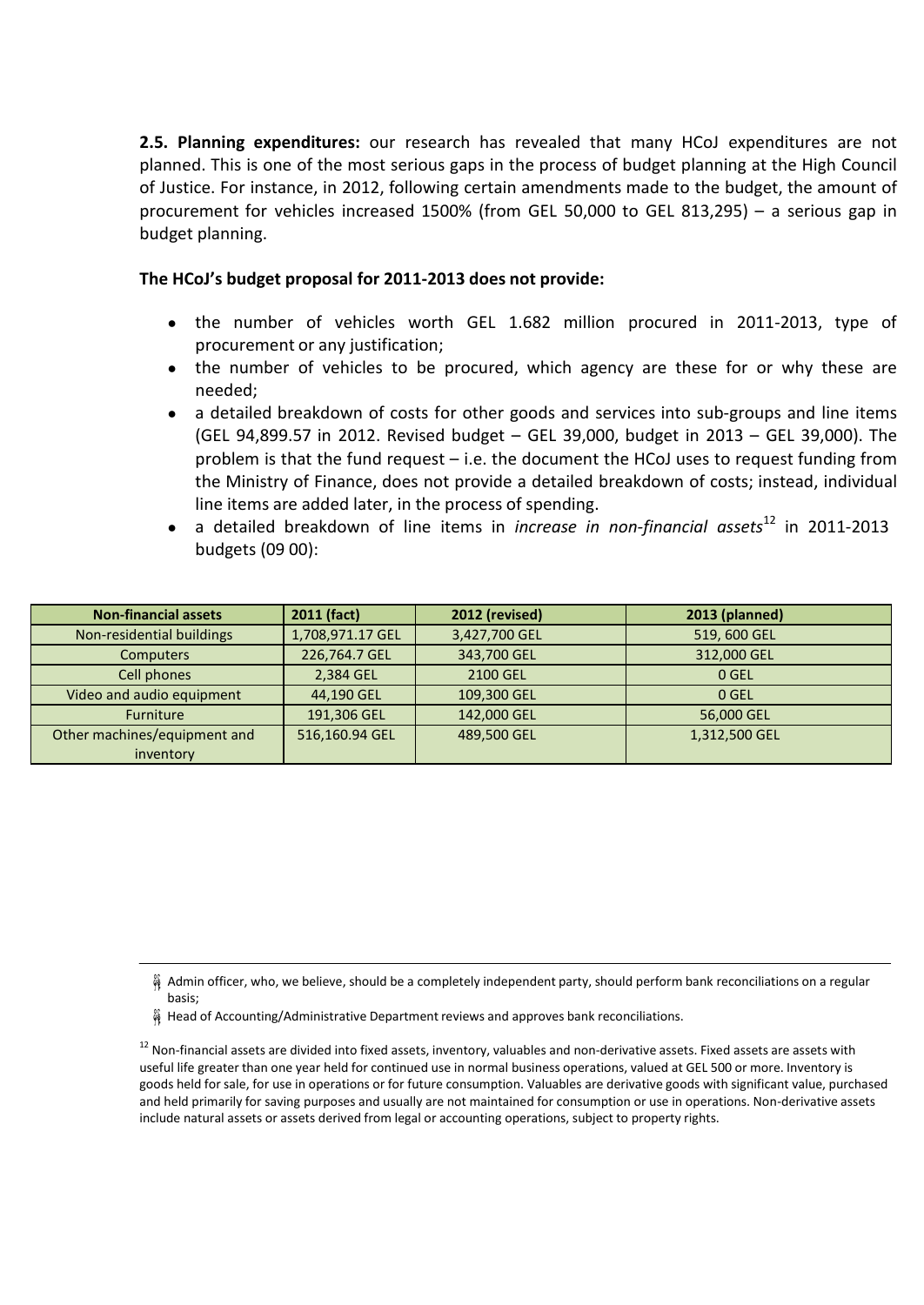The fact that the expenditure planning is flawed is also signaled **by underspent budgets** in 2012- 2014:





*The Department of Common Courts, 2012-2014, Underspent budget*

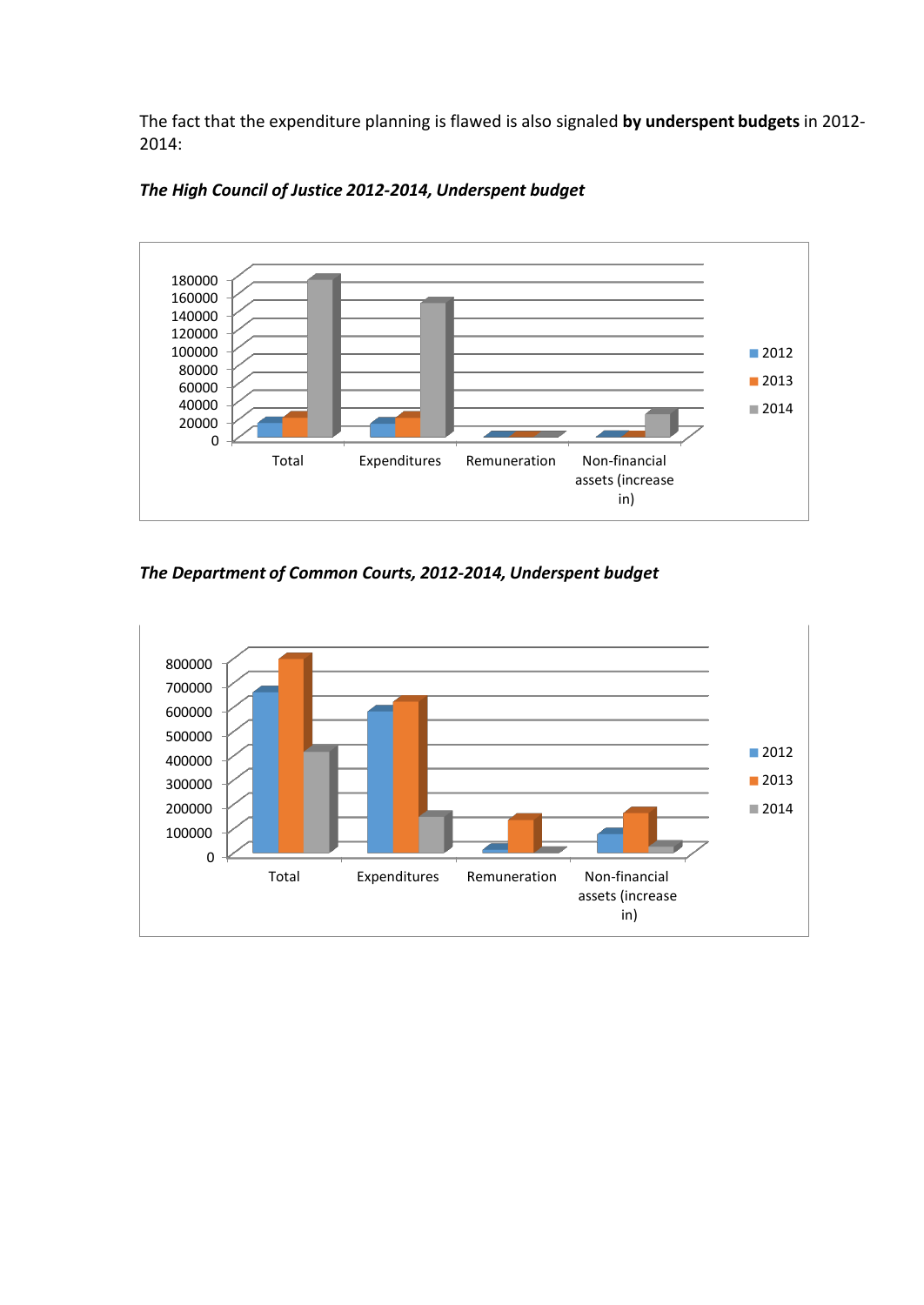

### *The High School of Justice, 2012-2014, Underspent budget*

**2.6. Responsibilities incompatible with mandate:** according to its budget, the High Council of Justice has undertaken responsibilities that are completely incompatible with its mandate. In particular, in 2014 and 2015 program budgets, which contain more detailed information on individual programs, the goal and the description of the program judicial system (the HCoJ is in charge of implementing the program) includes promoting the process of transparency and openness of the Supreme Court and the Constitutional Court of Georgia. How the HCoJ can be in charge of promoting the process of transparency and openness of the Constitutional Court and the Supreme Court of Georgia, when the three institutions do not share any responsibilities. Not only should the HCoJ, the Department of Common Courts and the HSoJ cost inputs against outputs and outcomes, but also clearly indicate who is responsible for what.

**2.7. Lack of Focus on outputs/outcomes (justification of expenditures):** Examination of the HCoJ, the DoCC and the HSoJ budgets has shown significant gaps in justification of their expenditures: planned expenditures are not linked with outputs/outcomes. Linking expenditures with outputs/outcomes not only would have allowed the HCoJ to measure/evaluate progress towards its goals and objectives but it would have also greatly improved the HCoJ's bargaining position before the Ministry of Finance, among many other advantages. For instance, in 2013 the HCoJ requested GEL 36.085 million for the program for Improving the judicial system while the MoF allocated only GEL 33.985 million, GEL 2.1 million less than the original request. The GEL 2.1 million had been requested to raise salaries in the system but the HCoJ did not offer any explanations to justify the request. Had the HCoJ linked its planned expenditures with outputs/outcomes, it would have been able to show the Ministry of Finance how this increase in pay could help improve the system. The results-oriented budgeting would have allowed the HCoJ to confront the MoF's attempt to cut its budget with concrete measurable negative outputs/outcomes. As a result, it would have received the appropriation it had initially requested.

The HCoJ should provide a detailed breakdown of key line items under the increase in non-financial assets (their price, why these are purchased) while budget is being drafted rather than after the budget is approved. It certainly does not mean that the breakdown of planned increase and the actual increase in financial assets should match exactly; however, failure to plan increase in non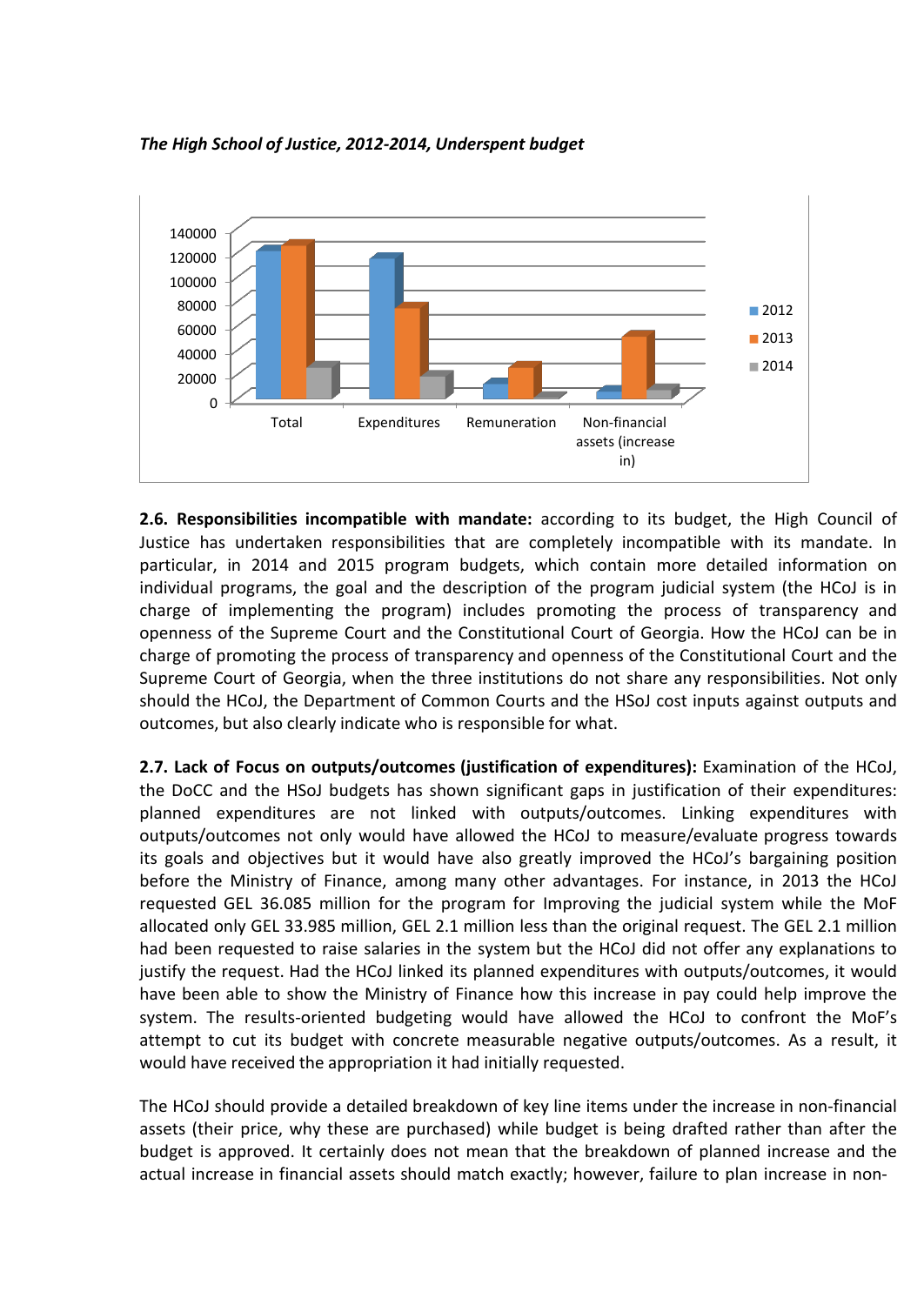financial assets in advance is not unacceptable. Rather than detail increase in non-financial assets in an internal document the HCoJ should include the breakdown in its budget. The rationale behind is that a spender should be able to cost inputs against outputs and outcomes. Apart from this, lack of baseline data, makes is impossible to measure progress that has been achieved with the inputs in the budget programs.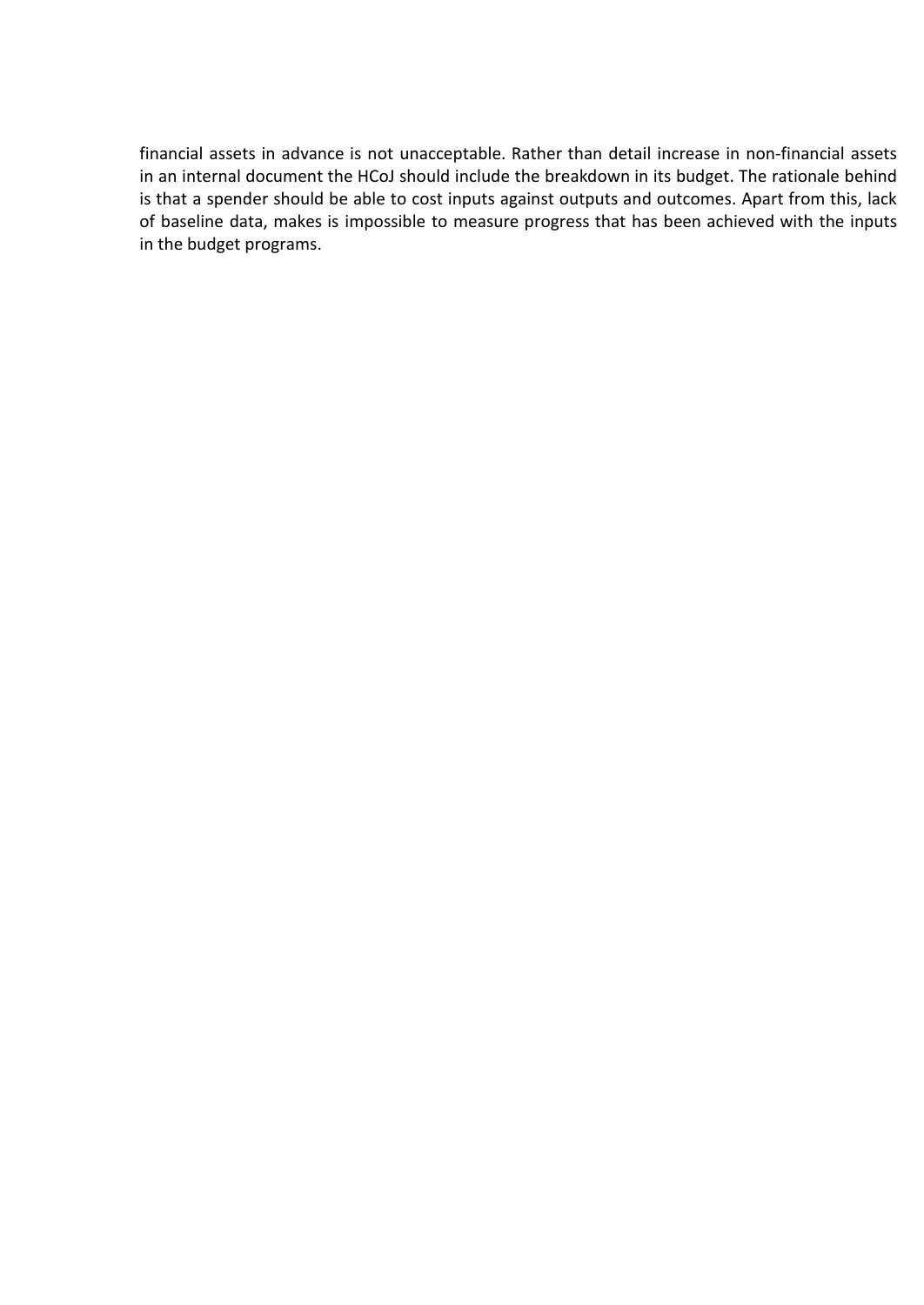## **3. Recommendations**

- **1.** The Department of Common Courts ensure that the first instance and appellate courts draft their own budgets as they know best what their needs are. We believe court managers should be responsible for drafting budgets of general courts, while judges are able to intervene when they think appropriate. Judges having administrative functions, including budgetary responsibilities, is a widespread practice internationally $^{13}$ .
	- **1.1.** Institutionalization of bottom-up approach in budget planning requires changing **1.1.1.**  the Law on General Courts of Georgia to get the general courts to draft their own budgets **1.1.2** Article 3-4 of the DoCC Regulations, whereby the budgets of general courts are drafted and their appropriations structured by the Department of Common Courts, to encourage bottom-up budgeting.
	- **1.2.** The High Council of Justice and the Department of Common Courts design a funds request template that are adapted to the needs of general courts (leave out the fields that general courts do not need). Modifying the GoG's funds request template is not against law.
	- **1.3.** The HCoJ train court managers and other responsible staff members accountable to the HCoJ in bottom-up budgeting.
	- **1.4.** The Law of Georgia on General Courts, regulations of the HCoJ and the Department of Common Courts as well as the regulations of the HSoJ detail budgetary responsibilities of the three institutions. In particular, the HCoJ regulations and the Law of Georgia on General Courts should establish the role of the HCoJ in drafting and debating the following year's budget as well as budget execution reporting. As discussed earlier, public spenders, including the HCoJ, the DoCC and the HSoJ, request funding for their programs from the MoF through electronic planner.
	- **1.5.** The applicable legislation explicitly require that all three agencies fill out fund requests independently, which should then be reflected by the HCoJ in its fund request later. Similarly, first instance courts should fill out fund requests independently, which should then be reviewed by the Department of Common Courts and revised as needed, based on consultations with the general courts. The department should then draft its wider budget based on the fund requests by the general courts. As noted above, the responsibility to fill out fund requests should lie with the managers of common court. As discussed earlier, centralized (top-down) approach to budget planning means that the budgets of the general courts are drafted by the Department of Common Courts, rather than courts themselves, i.e. the department sets spending priorities for all the

<sup>13</sup> Consultative Council of European Judges (CCJE) (2001) OP N°2. Consultative Council of European Judges (CCJE). Opinion no 2 (2001) of the Consultative Council of European Judges (CCJE) for the attention of the Committee of Ministers of the Council of Europe on the funding and management of courts with reference to the efficiency of the judiciary and to article 6 of the European Convention on Human Rights (If judges are given responsibility for the administration of the courts, they should receive appropriate training and have the necessary support in order to carry out the task. In any event, it is important that judges are responsible for all administrative decisions which directly affect performance of the courts' functions).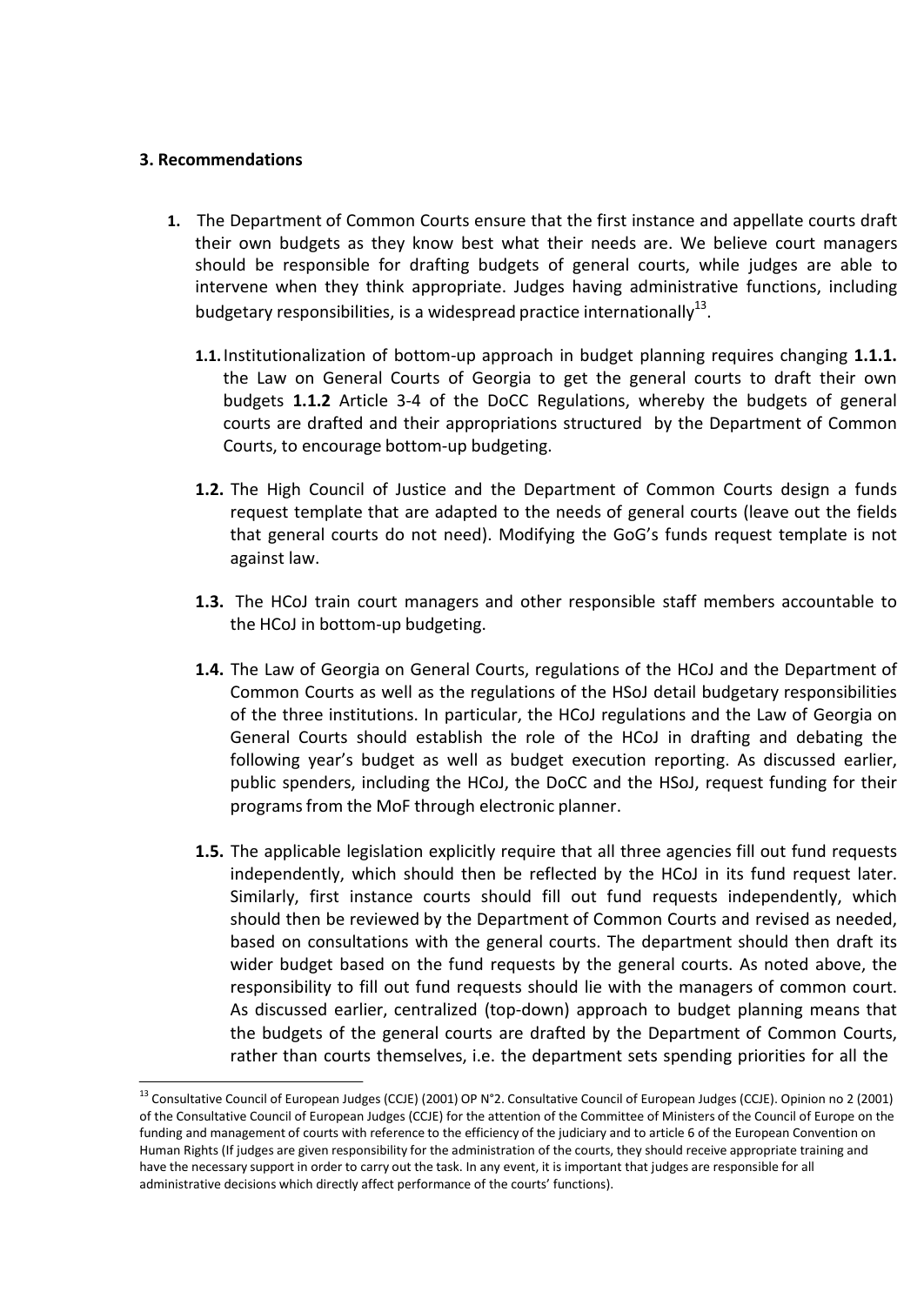twenty-six courts in the country. The top-down approach to budget planning makes it impossible to rationalize the process.

**2.** The High Council of Justice, as per the Law on Public Internal Financial Control, and secondary legislation (the Code of Ethics of Internal Auditors<sup>14</sup>, the Guidelines for Internal Auditors<sup>15</sup>, the Internal Audit Methodology<sup>16</sup>, the Internal Audit Standards<sup>17</sup> and the Guidelines for Risk Management in the Public Sector<sup>18</sup>) design its own system of the PIFC. In particular, it should set up a system of Financial Management and Control (FMC) and an internal audit unit to improve financial management and decision-making across the judicial system.

As per Article 5(1) of the Law of Georgia on Public Internal Financial Control, each institution must develop a system of Financial Management and Control (FMC), in accordance with the instructions on the rules and procedures of formation of Financial Management and Control, developed by the Central Harmonization Unit approved by the Government of Georgia.

**3.** Budgets of the HCoJ, the DoCC and the HSoJ draw on costings of inputs against outputs/outcomes, which is what a number of public spenders have done: Tbilisi City Hall in 2015, the Government of Ajara Autonomous Republic in 2014 and 2015. The HCoJ, the DoCC and the HSoJ need to cost inputs against outputs/outcomes to improv[e](https://en.wikipedia.org/wiki/Legal_proceeding) [proceed](https://en.wikipedia.org/wiki/Legal_proceeding)ings before [a court,](https://en.wikipedia.org/wiki/Court) viz.,

3.1. Funding needed in the current budget year (2015) as well as over 2015-2018 to merge courts to allow consideration of cases by highly qualified specialized judges.

Gearing input/output analysis to improving quality of proceedings before merged courts: 1. offering incentives to better qualified judges to stay with the merged courts 2.improved performance in minor case handling by magistrate judges in the merged courts, etc

However, in its input/output analysis the Department of Common Courts should allow for risks that merging the general courts may bring about, such as limiting geographical accessibility. These as well as other risks need to be reflected in a results-oriented budget.

3.2. Funding needed in the current budget year (2015) as well as over 2015-2018 for (1) launching the system of electronic document management in the judicial system; (2) organizing qualification examinations/competitions; (3) launching the system of evaluation for staff of the general courts.

<sup>&</sup>lt;sup>14</sup> GoG Order no.1016 The Code of Ethics for Internal Auditors, dated July 30, 2010; amendments approved under Decree no.1836, dated September 14, 2011

<sup>&</sup>lt;sup>15</sup> GoG Order no.1013 Guidelines for Internal Auditors, July 30, 2010

<sup>16</sup> GoG Order no.1014 Methodology of Internal Audit, July 30, 2010

<sup>&</sup>lt;sup>17</sup> GoG Order no.1015 Internal Audit Standards, July 30, 2010; amendments by GoG Order no.1857, September 14, 2011

<sup>&</sup>lt;sup>18</sup> Order no.644 of the Minister of Finance of Georgia Manual for Risk Management in the Public Sector, December 31, 2011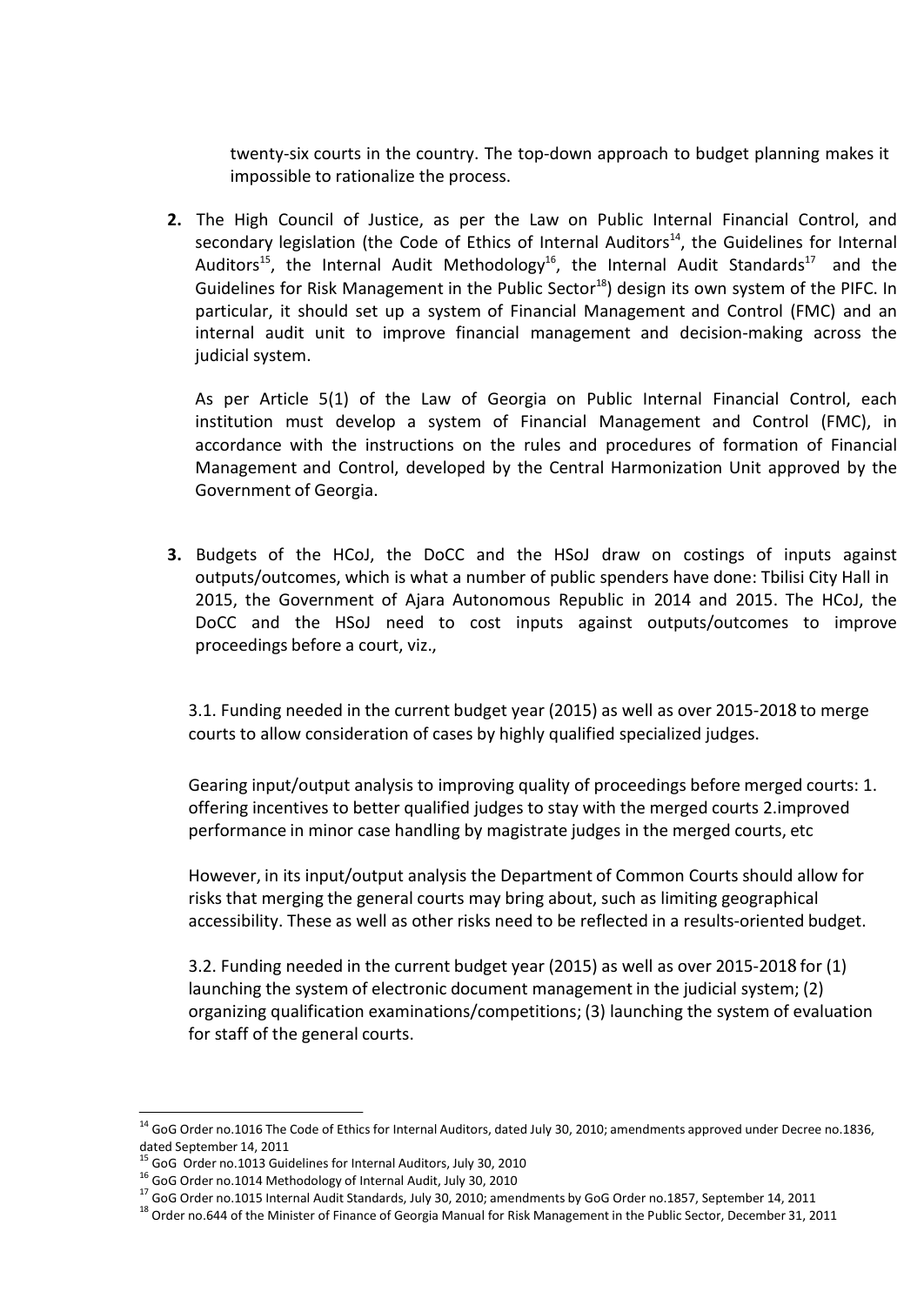3.3. Funding needed in the current budget year (2015) as well as over 2015-2018 for better social protection of judges and staff members. This should include estimates of salaries based on workload as well as complexity of cases, including costs for supplementary pay for judges and their life and health insurance.

3.4 Funding needed in the current budget year (2015) as well as over 2015-2018 for raising public awareness about the judicial reform. It is important to first estimate what the scale of the awareness campaign need to be as well as its target groups, and then estimate costs of improving public engagement with the judicial system – e.g. producing newspaper articles, videos, ads, etc.

*Costing inputs against outputs and outcomes will let the HCoJ, the Department of Common Courts and the HSoJ to prove that the funds they request, be these for improvement of the judicial system or training of court staff members, add up, meaning that the requested funds are a sum of many different line items rather than a lump sum that these institutions break down after they receive it. Such approach will allow the three institutions to streamline their expenditures, which, we believe, is a prerequisite for rationalizing spending.*

- **4.** To link expenditures with outputs/outcomes, the Department of Common Courts, the HCoJ and the HSoJ should:
- $\checkmark$  add subprograms and outputs to their budgets (the GoG budget is comprised of four-year programs and 12 month subprograms. The latter are missing from the budget of the judicial system, which means that the implementers provide information on what they will do in 2015- 2018, while they are not specific about what they will do in the current year)
- ✓ estimate funds that are necessary for swift and unimpeded administration of justice and detail necessary *expenditures*in the budget;
- ✓ provide a description of line items under *increase in nonfinancial assets*. We believe judicial budgets cannot achieve transparency or results orientation without the detailing *increase in nonfinancial assets.*

Planning budgets, the HCoJ, the Department of Common Courts and the HSoJ should use the detailed statistics that the general courts provide to the Supreme Court, which is published on the Supreme Court's website. We believe, the data shows where interventions and, consequently, funding are needed. The statistics of higher courts upholding/revoking decisions by a first instance court is indicative of how effective the first instance court is. If, for example, a certain district court has the highest number of decisions upheld/revoked by a higher court, the HCoJ should with the Department of Common Courts and the HSoJ look at why this is the case. If this is due to higher than normal caseload, it might be advisable to allow the court to have more judges, or if this is due to the lack of judges with certain qualifications, the problem of qualification should be addressed. Needless to say, solving problems requires funding. This is what costing inputs against outputs and outcomes is about, which, we believe, should be part of budgetary planning.

5. The HCoJ, the Department of Common Courts and the HSoJ should ensure that duties are segregated. The following can be used as a model for segregation of duties to reduce risks of fraud and misspending: